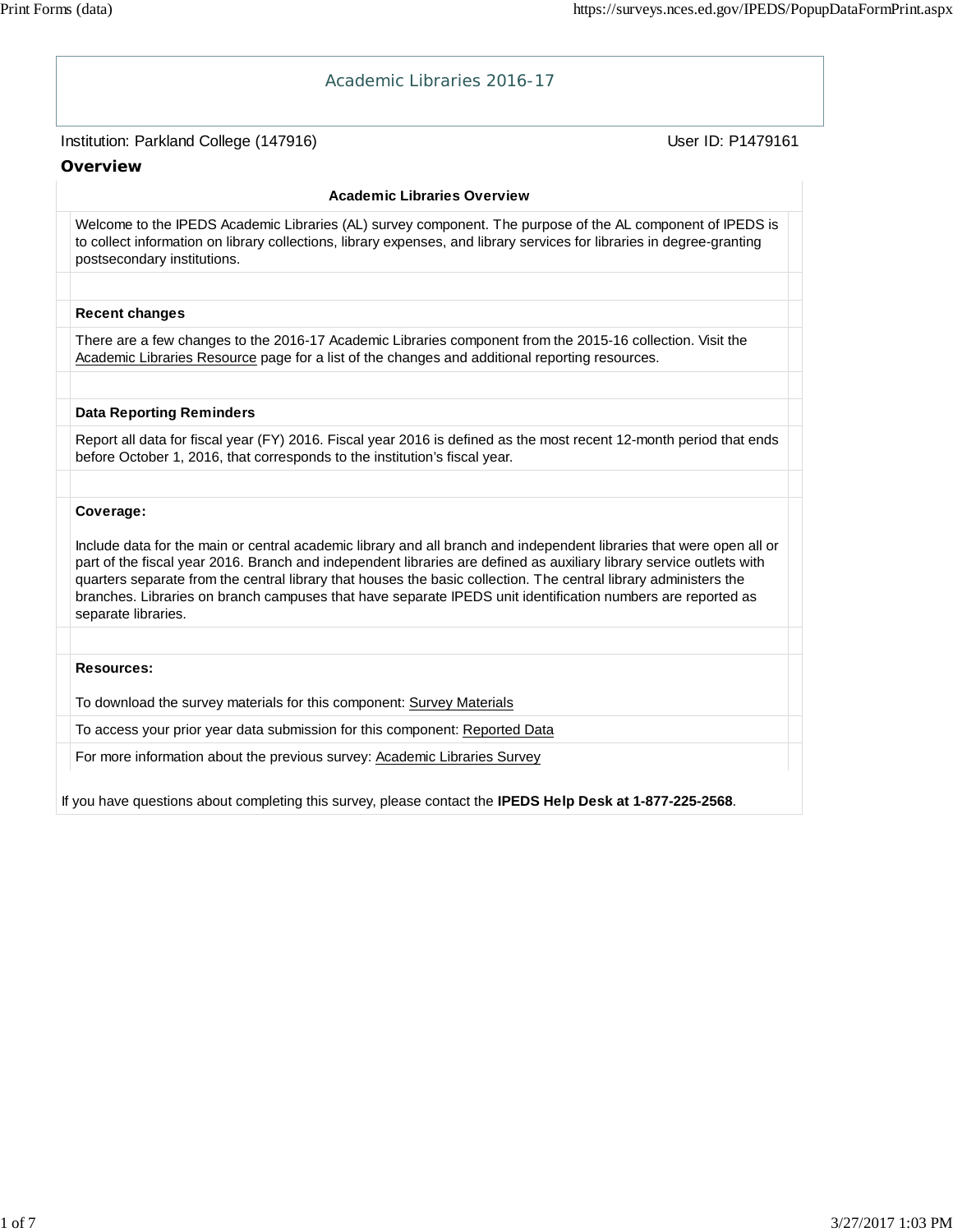|   | Institution: Parkland College (147916)                        |   | User ID: P1479161                  |
|---|---------------------------------------------------------------|---|------------------------------------|
|   | <b>Screening Questions</b>                                    |   |                                    |
|   | Were your annual total library expenses for Fiscal Year 2016: |   |                                    |
|   | Less than \$100,000                                           | ◉ | Greater than or equal to \$100,000 |
|   |                                                               |   |                                    |
|   | Is the library collection entirely electronic?                |   |                                    |
| о | No                                                            |   | Yes                                |
|   |                                                               |   |                                    |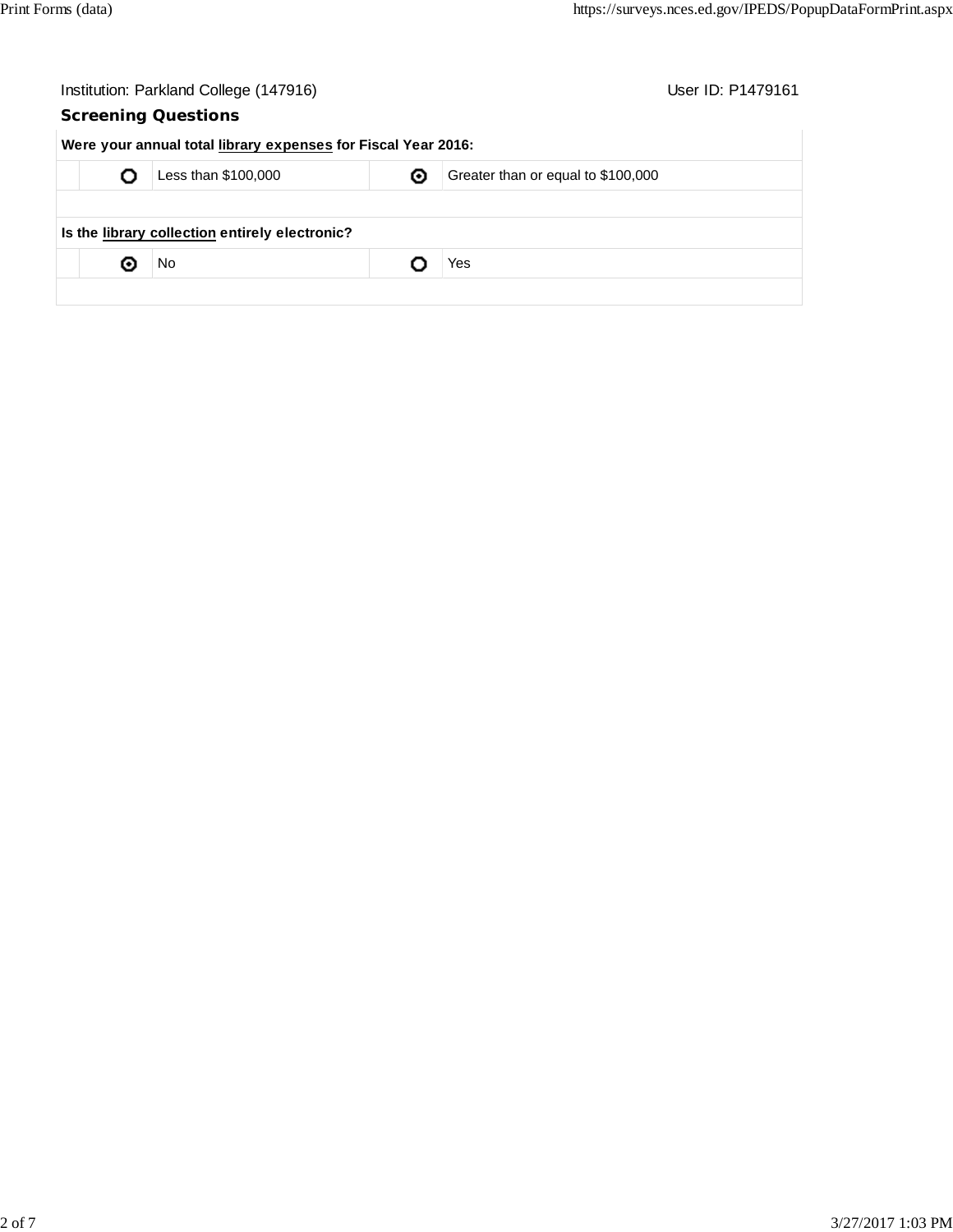User ID: P1479161

## **Library Collections/Circulation and Interlibrary Loan Services**

|                |                                   | For all degree-granting institutions with                                                                                                                                                        | <b>Section I:</b><br>library expenses >0 |                           |               |                          |         |
|----------------|-----------------------------------|--------------------------------------------------------------------------------------------------------------------------------------------------------------------------------------------------|------------------------------------------|---------------------------|---------------|--------------------------|---------|
|                |                                   | NOTE - This section of the survey collects data on selected types of material. It does not cover all materials.<br>Report the total number of each category held at the END of Fiscal Year 2016. |                                          |                           |               |                          |         |
|                |                                   | <b>Physical</b>                                                                                                                                                                                  |                                          | <b>Digital/Electronic</b> |               | <b>Total</b>             |         |
|                | <b>Library Collections</b>        |                                                                                                                                                                                                  | Prior Year<br>Amount                     |                           |               | Prior Year<br>Amount     |         |
| <b>Books</b>   |                                   | 90,929                                                                                                                                                                                           |                                          | ۰                         | 9,219         | 140,915                  |         |
| Databases      |                                   |                                                                                                                                                                                                  |                                          |                           | 39            | 41                       |         |
| Media          |                                   | 10,449                                                                                                                                                                                           | 10,113                                   |                           | 24,081        | 20,736                   |         |
| <b>Serials</b> |                                   | 298                                                                                                                                                                                              |                                          |                           | 79,770        |                          |         |
| <b>Total</b>   |                                   | 101,676                                                                                                                                                                                          |                                          |                           | 113,109       |                          | 214,785 |
|                |                                   |                                                                                                                                                                                                  |                                          |                           |               |                          |         |
|                | <b>C</b> Library Circulation      | 24,940                                                                                                                                                                                           |                                          |                           | 30,697        | 5,133                    | 55,637  |
|                |                                   | Does your instituion have Interlibrary Loan Services?                                                                                                                                            |                                          |                           |               |                          |         |
| o              | <b>No</b>                         |                                                                                                                                                                                                  |                                          |                           |               |                          |         |
| ◉              | Yes                               |                                                                                                                                                                                                  |                                          |                           |               |                          |         |
|                | <b>Interlibrary Loan Services</b> |                                                                                                                                                                                                  |                                          |                           | <b>Number</b> | <b>Prior Year Amount</b> |         |
|                |                                   | Total interlibrary loans and documents provided to other libraries                                                                                                                               |                                          |                           | 6,164         |                          | 7,149   |
|                |                                   | Total interlibrary loans and documents received                                                                                                                                                  |                                          |                           | 1,731         |                          | 1,923   |

**You may use the space below to** provide context **for the data you've reported above.This context box will not be posted on the College Navigator Website.**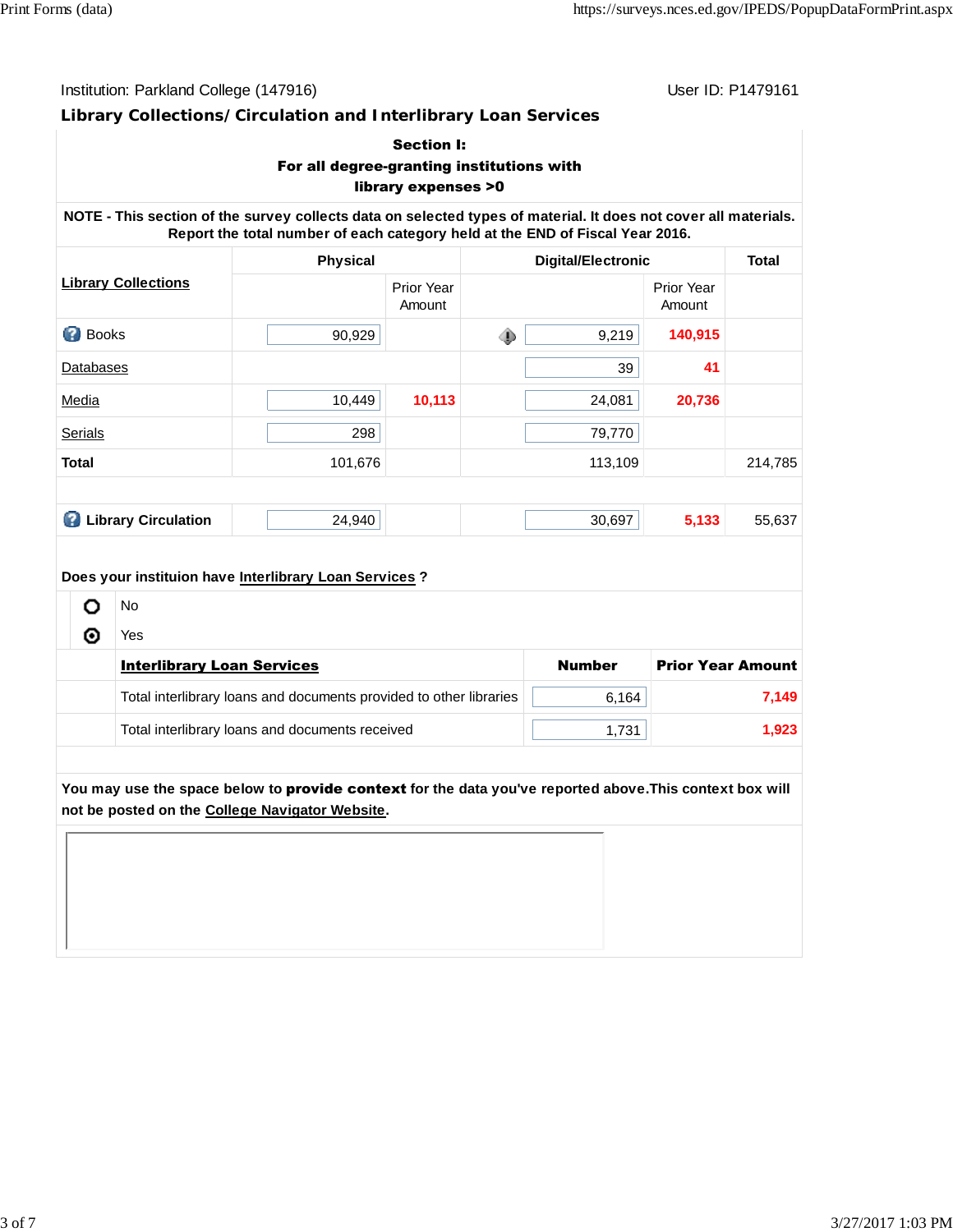| Institution: Parkland College (147916) |  |  |  |
|----------------------------------------|--|--|--|
|----------------------------------------|--|--|--|

### **Expenses**

User ID: P1479161

|                                    |           | <b>Section II:</b><br>For degree-granting institutions with<br>library expenses $>= $100,000$                                                                   |               |                          |
|------------------------------------|-----------|-----------------------------------------------------------------------------------------------------------------------------------------------------------------|---------------|--------------------------|
|                                    |           | Library expenses should be reported for the most recent 12-month period that corresponds to your<br>institution's fiscal year that ends before October 1, 2016. |               |                          |
|                                    |           |                                                                                                                                                                 |               | <b>Prior Year Amount</b> |
| <b>libraries</b>                   |           | <b>O</b> Indicate the number of branch and independent<br>(exclude the main or central library).                                                                | 0             | 0                        |
| <b>B</b> Expenses                  |           |                                                                                                                                                                 | <b>Amount</b> |                          |
|                                    |           | Total salaries and wages for the library staff                                                                                                                  | 791,520       | 771,445                  |
| o                                  | <b>No</b> | Are staff fringe benefits paid out of the library budget?                                                                                                       |               |                          |
| ◉                                  | Yes       | <b>Total Fringe benefits</b>                                                                                                                                    | 212,330       | 220,274                  |
| <b>Materials/services expenses</b> |           |                                                                                                                                                                 |               |                          |
|                                    |           | One-time purchases of books, serial backfiles, and other materials                                                                                              | 78,588        |                          |
|                                    |           | Ongoing commitments to subscriptions                                                                                                                            | 117,556       |                          |
| All other materials/service cost   |           |                                                                                                                                                                 | 64,492        |                          |
|                                    |           | <b>Total materials/services expenses</b>                                                                                                                        | 260,636       | 216,283                  |
|                                    |           | <b>Operations and maintenance expenses</b>                                                                                                                      |               |                          |
| Preservation services              |           |                                                                                                                                                                 | 0             |                          |
|                                    |           | All other operations and maintenance expenses                                                                                                                   | 64,492        |                          |
|                                    |           | Total operations and maintenance expenses                                                                                                                       | 64,492        | 79,469                   |
|                                    |           |                                                                                                                                                                 | 1,328,978     | 1,287,471                |
| <b>Total Expenses</b>              |           |                                                                                                                                                                 |               |                          |

**not be posted on the College Navigator Website.**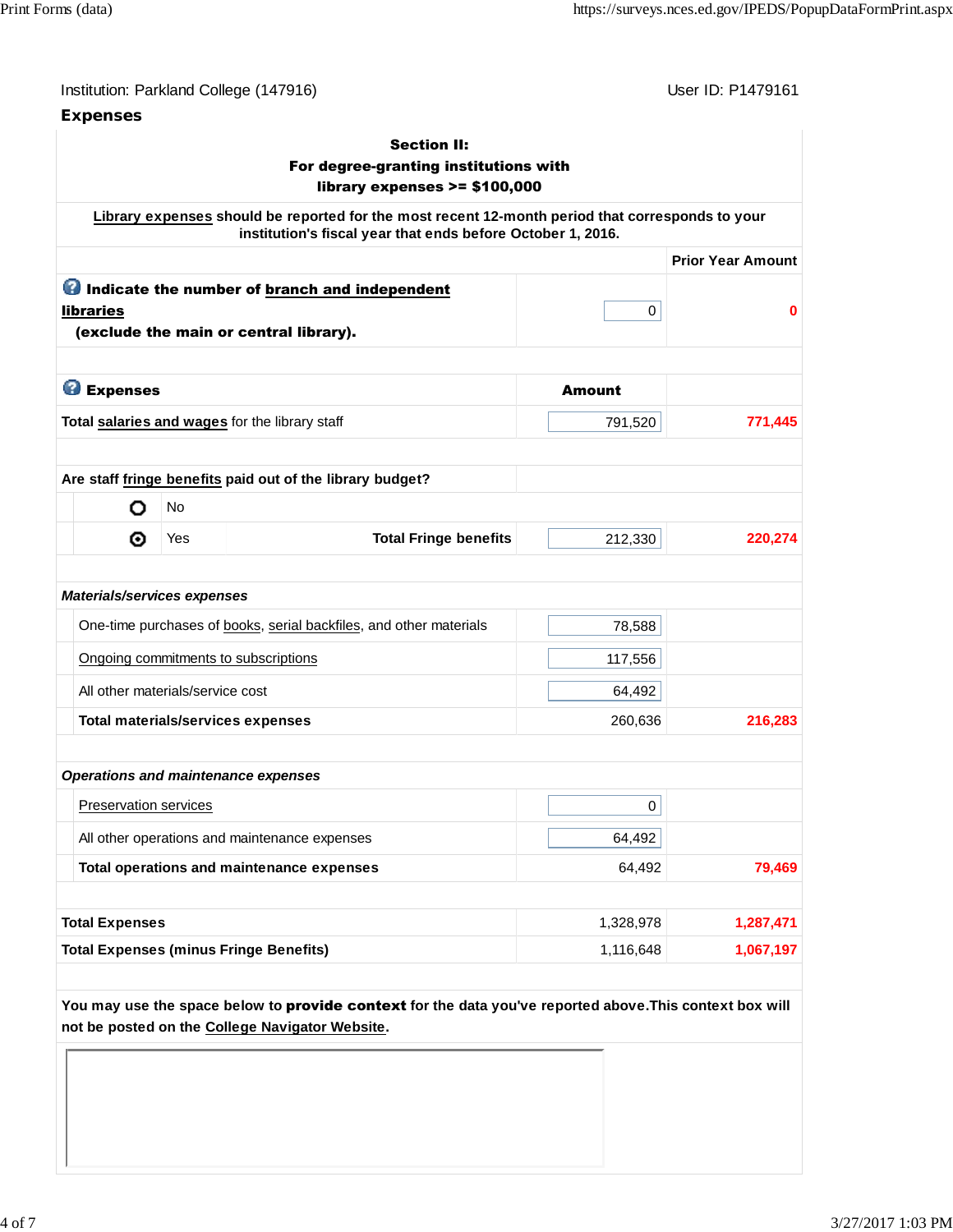| Institution: Parkland College (147916) |  |
|----------------------------------------|--|
|----------------------------------------|--|

# **Prepared by**

User ID: P1479161

|            | This survey component was prepared by:                                                                                                                                                                                                                                                                                                                                |    |                          |    |                   |  |  |
|------------|-----------------------------------------------------------------------------------------------------------------------------------------------------------------------------------------------------------------------------------------------------------------------------------------------------------------------------------------------------------------------|----|--------------------------|----|-------------------|--|--|
| Ω          | Keyholder                                                                                                                                                                                                                                                                                                                                                             | റ  | <b>SFA Contact</b>       | റ  | <b>HR Contact</b> |  |  |
| O          | <b>Finance Contact</b>                                                                                                                                                                                                                                                                                                                                                | ⊙  | Academic Library Contact | נו | Other             |  |  |
| Name:      | Deb Probasco                                                                                                                                                                                                                                                                                                                                                          |    |                          |    |                   |  |  |
| Email:     | dprobasco@parkland.edu                                                                                                                                                                                                                                                                                                                                                |    |                          |    |                   |  |  |
|            |                                                                                                                                                                                                                                                                                                                                                                       |    |                          |    |                   |  |  |
| component? | How long did it take to prepare this survey                                                                                                                                                                                                                                                                                                                           | 12 | hours                    |    | minutes           |  |  |
|            |                                                                                                                                                                                                                                                                                                                                                                       |    |                          |    |                   |  |  |
|            | The name of the preparer is being collected so that we can follow up with the appropriate person in the event that there<br>are questions concerning the data. The Keyholder will be copied on all email correspondence to other preparers.                                                                                                                           |    |                          |    |                   |  |  |
| System.    | The time it took to prepare this component is being collected so that we can continue to improve our estimate of the<br>reporting burden associated with IPEDS. Please include in your estimate the time it took for you to review instructions,<br>query and search data sources, complete and review the component, and submit the data through the Data Collection |    |                          |    |                   |  |  |
|            |                                                                                                                                                                                                                                                                                                                                                                       |    |                          |    |                   |  |  |

Thank you for your assistance.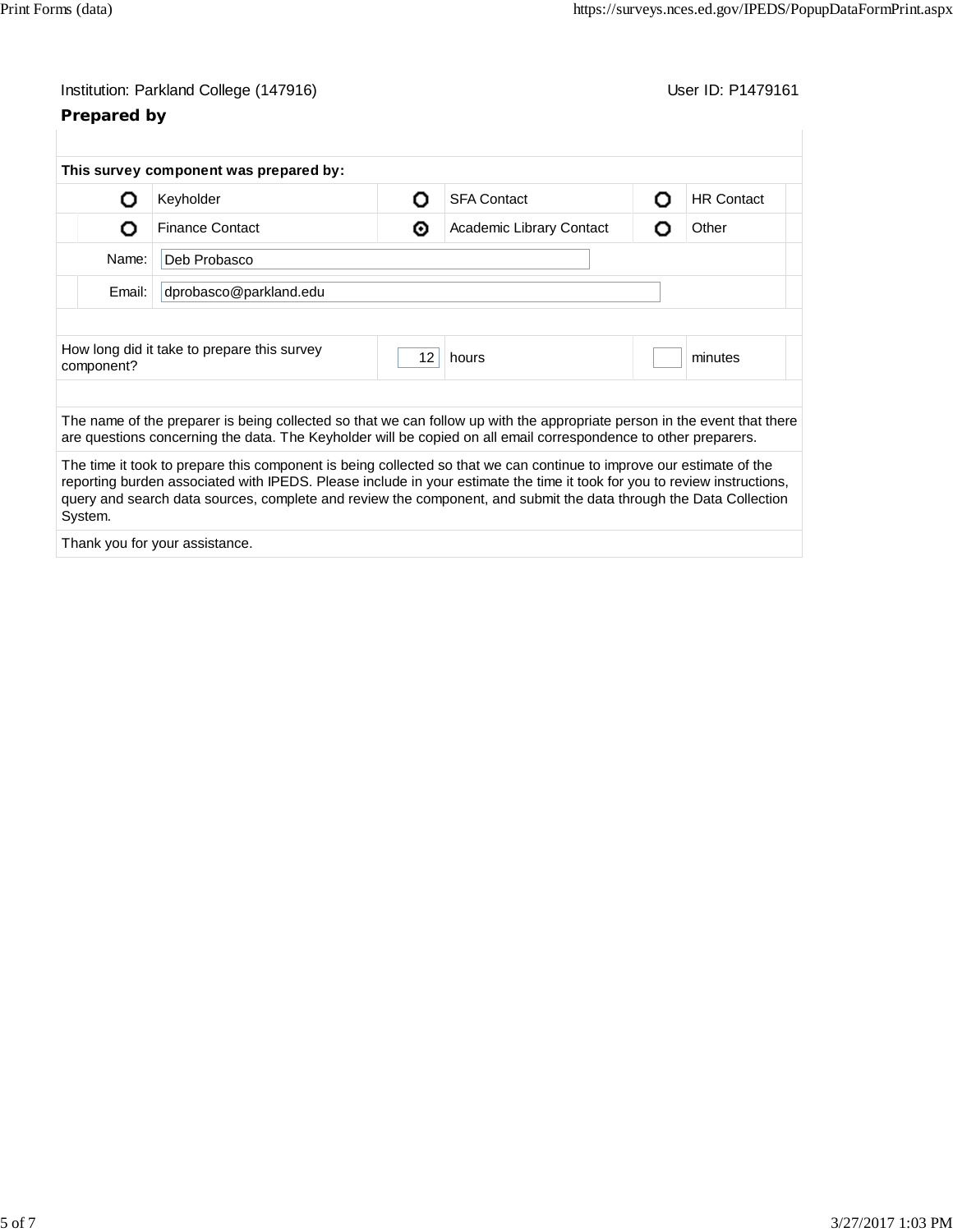Institution: Parkland College (147916) **Distribution: Parkland College (1479161** College College College College College College College College College College College College College College College College College Colle

#### **Summary**

### **Academic Libraries Component Summary**

IPEDS collects important information regarding your institution. All data reported in IPEDS survey components become available in the IPEDS Data Center and appear as aggregated data in various Department of Education reports. Additionally, some of the reported data appears in your institution's Data Feedback Report (DFR). The purpose of this summary is to provide you an opportunity to view some of the data that, when accepted through the IPEDS quality control process, will appear on your DFR. Data Feedback Reports will be available through the Data Center and sent to your institution's CEO in November 2016.

Please review your data for accuracy. If you have questions about the data displayed below after reviewing the data reported on the survey screens, please contact the IPEDS Help Desk at: 1-877-225-2568 or ipedshelp@rti.org.

| Library<br>Collections/Circulation | <b>Physical Collection</b> | Digital/Electronic<br>Collection |
|------------------------------------|----------------------------|----------------------------------|
| <b>Books</b>                       | 90,929                     | 9,219                            |
| Databases                          |                            | 39                               |
| Media                              | 10,449                     | 24,081                           |
| <b>Total Collection</b>            | 101,676                    | 113,109                          |
|                                    |                            |                                  |
| <b>Total Circulation</b>           | 24,940                     | 30,697                           |

| <b>Expenses</b>                        | Amount      |
|----------------------------------------|-------------|
| Salaries and wages                     | \$791,520   |
| Fringe benefits                        | \$212,330   |
| Materials/services expenses            | \$260,636   |
| Operations and maintenance<br>expenses | \$64,492    |
| Total expenses                         | \$1,328,978 |